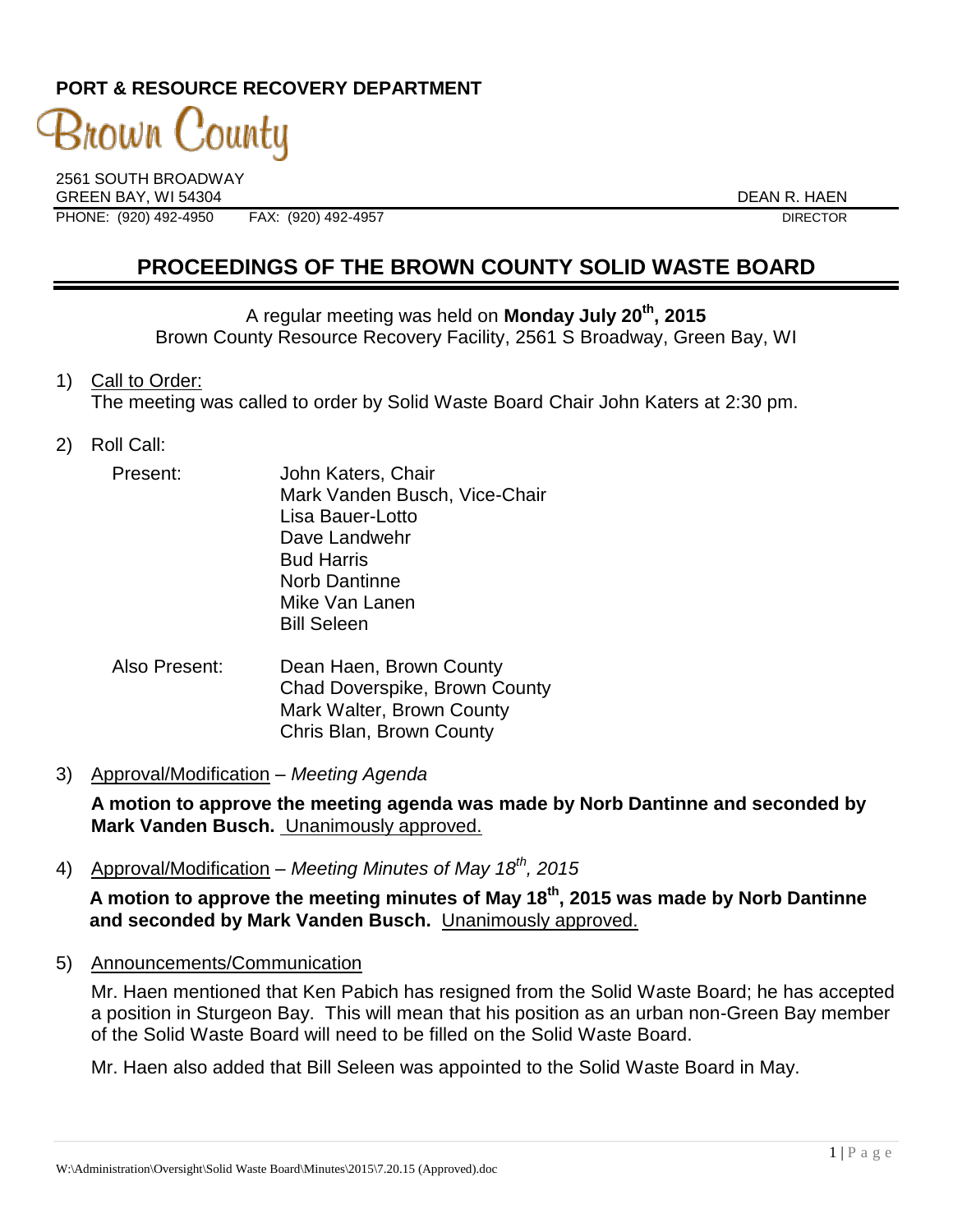Bill Seleen introduced himself to the Board. He stated that he runs the Habitat for Humanity Restore. He explained that he used to work for the NEW Curative and has a lifelong interest in this topic.

#### 6) 2016 Budget – *Request for Approval*

The Department's budget is made up by the staff and presented to the Solid Waste Board. The budget is first approved by the Solid Waste Board. On August  $6<sup>th</sup>$  staff will be meeting with the Finance Department. On August 13<sup>th</sup> Mr. Haen will meet with the County Executive. In October PD&T will review the budget for approval and in November the budget will be brought before the County Board for approval. Along the way changes may be made at any step of the process. Mr. Haen explained that he will bring forward any 2016 Budget updates/changes to the Solid Waste Board at each meeting to make them aware of any changes that are made.

On the Resource Recovery side there are six cost centers; Transfer Station, Gas-to-Energy, Household Hazardous Waste, Recycling, Closure and General.

Mr. Doverspike was primarily responsible for putting together the transfer station cost center of the budget. There are very few changes on the revenue side. The Department did a better job of capturing all of the tons brought to the transfer station. There was a 9% increase in revenue from fees due to a better recognition of all of the waste streams, more tons result in more revenue. Under land rents, the money from farm land that is rented out goes into the general fund for other County uses. Miscellaneous charges, when the BOW landfill is audited there is sometimes disbursement of extra revenue.

On the expense side not much is changing. Under repairs and maintenance for grounds, \$30,000 is budgeted for 2016 a decrease from 2015 due to the shingle pad and reconstruction of the off-loading area. The Department is projected to spend \$62,000 on grounds in 2015. Another item under Intra-County Highway is building the shingle pad, which will affect the 2015 budget. Under contracted services; if the Department is expecting more tons there will have to be more hauling which will result in additional cost of hauling. Under Outagamie Landfill a \$0.50 tipping fee was included. Outagamie Co. is not indicating an increase in their tipping fee; however, in the near future Mr. Haen expects them to increase it, as BOW is looking at the rate structure in the three counties and changes are necessary. The Department wants to be prepared for that and instead of having a large increase when Outagamie increases theirs, a small \$0.50/ton increase is being recognized in as part of the budget. Mr. Katers asked about the rate stabilization account that would give the Department the capability of going up to a \$1,000,000 as a reserve fund to help offset future increases. Mr. Haen explained that the rate stabilization fund currently has \$507,000 in it. At the end of the year when there is excess revenue this is normally the landing spot for it. The rate stabilization fund can be used at the discretion of the Solid Waste Board, but is intended to be used when the South Landfill starts.

When the Gas-to-Energy system was built, money was borrowed from Phased Construction and the plan has been to pay it back in full. Mr. Haen explained that up until this year, 2015, there has been enough money made from Gas-to-Energy to pay back Phased Construction. This year the 12 month estimate for revenue is \$330,000 and expenses of \$864,000. The Department will be able to re-pay Phased Construction only what they are able to and run the Gas-to-Energy into 2016 until revenue cannot cover expenses. The Department may no longer be able to make payments to itself. Mr. Kater's asked to confirm that \$144,000 was included for repairs and maintenance. Mr. Haen confirmed that yes; there is \$144,000 for routine repairs and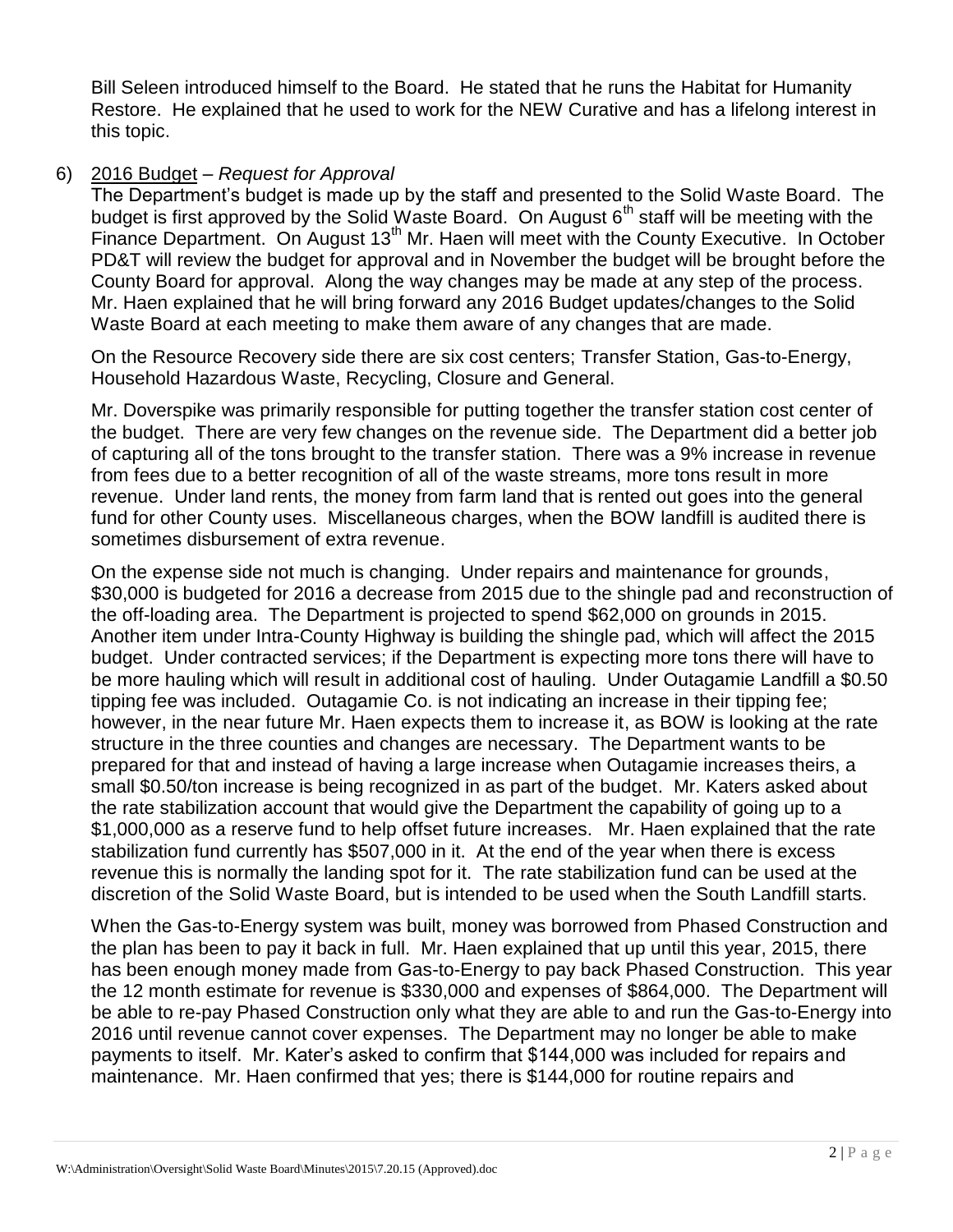maintenance of the engines. Depending on if the engines are kept running will determine if the repairs are made. Supervisor Dantinne asked about selling the equipment once it is turned off. When the time comes to turn on the engines, the Board will decide the future of the engines.

The Household Hazardous Waste cost center has some changes in revenue. A new agreement with NEW Water will result in an increase in revenue based on the agreed upon terms. Last year, agreements for the Out-of-County Collection was renegotiated also resulting in increased revenue. There are many small dollar amounts that have changed in HHW. The purpose of HHW is to remove hazardous material and universal waste from the waste stream so they do not end up in the landfill or down the drain. In 2016, the Department will begin charging for universal wastes to cover disposal rates. Revenue will increase from \$386,000 to \$412,000.

Under past budgets, HHW was paid for by the landfill's revenue and more recently, HHW has been paid for by recycling revenue. With recycling markets being down this is not possible. The goal is to be able to have HHW stand on its own. With the increase in revenue, the Department hopes this will help.

Mr. Katers pointed out that pounds have been decreasing since 2011. He asked if this has resulted in a change to staffing. Mr. Haen stated that this has been a topic among staff for quite some time now. He did mention though that since the new DNR standards have been set materials have to be safely in containers within a 24 hour period. This takes time and people. HHW staff is also sent to the transfer station and landfills, as well HHW staff operate the frontend loader and maintain the recycling transfer station. He added that staffing is regularly evaluated and compared to changes in pounds. Mr. Haen added that when HHW was at its highest in pounds was because we were the only places to bring electronics. Since then many other electronic recyclers have opened. Charging for latex paint has also resulted in less pounds. VSQGs and Out-of-County collections offset costs to Brown County residents. In order to make processing time at the cash register go faster, rates for universal waste will change to \$0.25 per pound. Items that are hazardous will remain at \$0 for residents.

The Department expected Recycling revenue to be \$1.5 million in charges and fees. To date only \$41,000 has been received and only \$400,000 is expected to be received by the end of the year from the sale of recyclables. This is over a million dollar decrease in what was estimated and this is directly attributed to the sale of commodities. The Tri-County MRF had been selling commodities at \$100 a ton and it is down to \$78 a ton. In 2016 revenue is budgeted for \$1,000,000. It is anticipated that the markets may get slightly worse. Because of such low market rates charges will be implemented to the communities. In the past couple of years communities have been paid for the recycling that they brought because the markets were strong. Prior to 2009 the Department had been charging. Mr. Haen explained that even with the charges it is still less expensive to send this material for recycling than it is to send it to the landfill. In addition, recycling is state law and still the right thing to do with the resource. The charge this coming year is budgeted at \$15 - \$20 per ton. Mr. Van Lanen asked if the Department projected how much tonnage each municipality has each year to help them do their budget for the next year. Mr. Walter stated that he prepares a report every year for each municipality that notes how many tons of recyclables they bring to the recycling transfer station and that the tonnage doesn't change much from year to year.

Under expenses in the recycling cost center there is a \$10,000 increase in repairs and maintenance. This more closely reflects the average amount of repairs of the front end loader. Other significant changes include the use of Wolf Fueling which has driven fuel costs down. The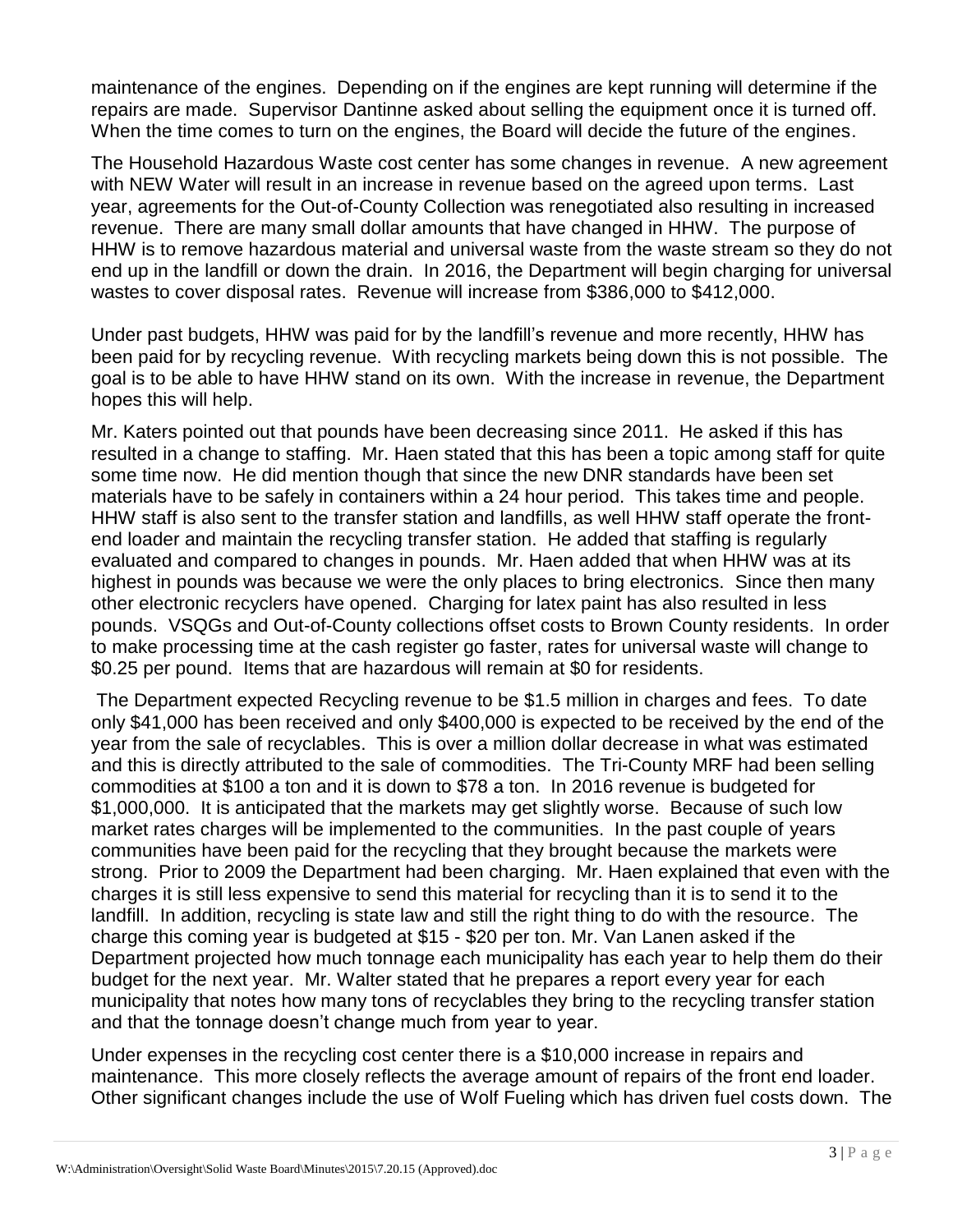Department no longer has to spend time and labor having someone fuel up. Contracted Services MRF cost decrease from \$300,000 to \$217,000 because of the building expansion and compactor that will be installed meaning that there will be lower hauling costs.

Mr. Haen explained that closure cost center is for taking care of the east and west landfills. The only revenue that this cost center has is interest on money put away. There are no significant changes in expenses.

This general office cost center captures all other activities within the department. A sewer line was run up to the landfill in Ledgeview and annually results in about \$30,000 in revenue. Intrafund Transfer In is money from the Port for overhead cost for the building and utilities. Under th general office expenses is where all employee salaries are listed along with fringe benefits, general office expenses, repairs and maintenance, travel and training, utilities, and etc. In addition, Mr. Haen added \$100,000 contingency cost should damages be owed to Fox River Fiber even though our legal counsel has denied the claim.

This year the Department will use up some of the cash reserves that have been put away.

Mr. Haen explained several rates and fees that will change throughout the Department.

#### **A motion to approve the 2016 Budget was made by John Katers and seconded by Lisa Bauer-Lotto.** Unanimously approved.

#### *7)* Second Quarter Budget Status Report – *Request for Approval*

Mr. Haen explained that any of the year-to-date percentages should be around 40-60% since this report is 6 months into the year. Finance is requiring the Department to record interest as fair market value. This does not give an accurate representation of what money is there. Norb Dantinne noted that this item does not require approval by PD&T and made a motion to receive the report and place on file.

#### **A motion to receive the Second Quarter Budget Status Report and place on file was made by Norb Dantinne and seconded by John Katers.** Unanimously approved.

#### 8) Recycling Commodity Markets *– Update*

Mr. Walter explained that this was sent to municipalities about how prices are set and what the BOW composite pricing has been for the past five years. He stated that in the composite market there has been no specific trend recently. Mrs. Bauer-Lotto asked what material makes up the majority of the weight. Mr. Walter stated that newspaper is the highest and OCC is the third. He added that glass is the second heaviest material that is brought through recycling and that is a material that is not clean enough to be sold. The last time it was moved the MRF had to pay \$10 a ton to get rid of it. It is less expensive to use it at the landfill in whatever way possible.

#### 9) HHW Collection Program Analysis – *Update*

Mr. Blan explained that one of the goals with the budget is to lower HHW costs. He suggested that a comparison should be made between the Resource Recovery's HHW program and other HHW programs within the state to compare what efficiencies can be made, contracted costs and if there are more favorable rates. Mr. Blan stated that he petitioned AROW to see if they would reinstate the Hazardous and Special Waste Committee. Mr. Blan was made the Chair of this committee. The comparison of the HHW programs within the state resulted in Brown County's